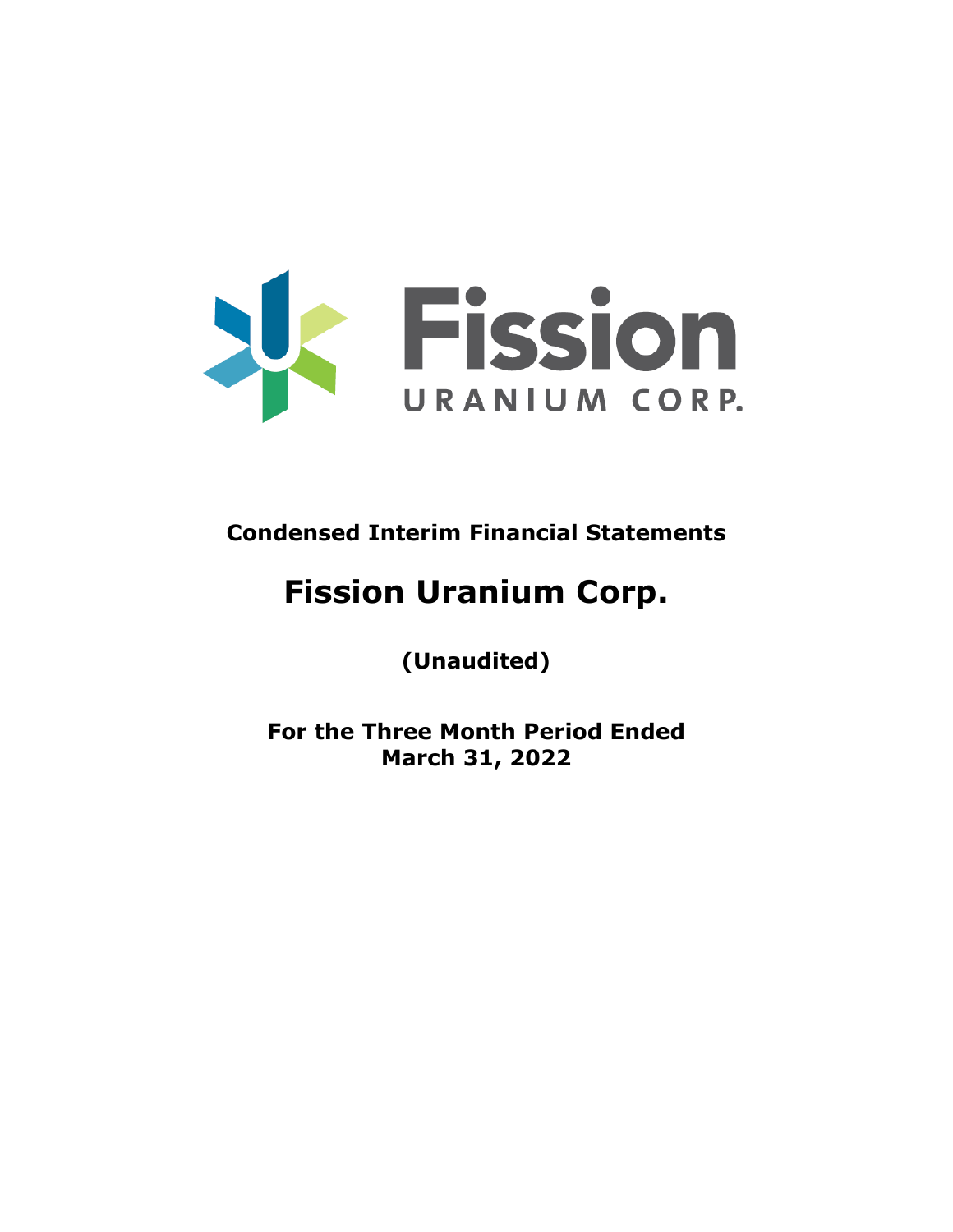## **Condensed Interim Financial Statements**

## **(Unaudited)**

## **For the Three Month Period Ended March 31, 2022**

## **Table of contents**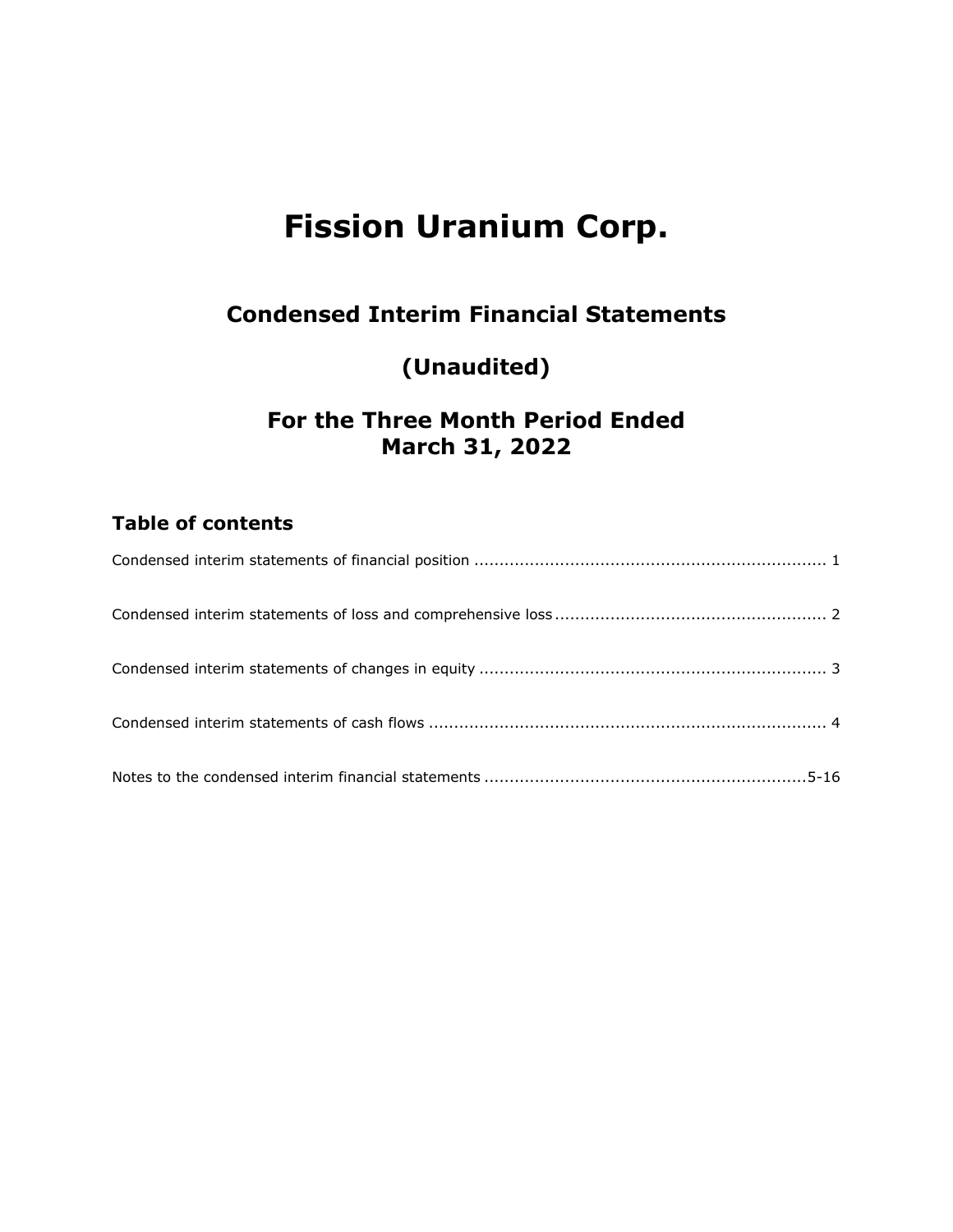Condensed interim statements of financial position (Expressed in Canadian dollars) (Unaudited)

|                                                   |                | March 31        | December 31     |
|---------------------------------------------------|----------------|-----------------|-----------------|
|                                                   | Note           | 2022            | 2021            |
|                                                   |                | \$              | \$              |
| <b>Assets</b>                                     |                |                 |                 |
| Current assets                                    |                |                 |                 |
| Cash and cash equivalents                         |                | 49,483,827      | 53,601,079      |
| Short-term investments                            | $\overline{4}$ |                 | 304,136         |
| Amounts receivable                                |                | 235,733         | 241,833         |
| Prepaid expenses                                  |                | 644,135         | 350,513         |
|                                                   |                | 50,363,695      | 54,497,561      |
| Non-current assets                                |                |                 |                 |
| Investment in Fission 3.0 Corp.                   | 5              | 1,726,816       | 2,374,372       |
| Property and equipment                            |                | 24,578          | 29,448          |
| Right-of-use assets                               |                | 309,961         | 324,721         |
| Exploration and evaluation assets                 | 6              | 346,871,822     | 341,961,502     |
|                                                   |                | 348,933,177     | 344,690,043     |
| <b>Total Assets</b>                               |                | 399,296,872     | 399,187,604     |
|                                                   |                |                 |                 |
| <b>Liabilities</b>                                |                |                 |                 |
| <b>Current liabilities</b>                        |                |                 |                 |
| Accounts payable and accrued liabilities          |                | 2,341,261       | 1,597,014       |
| Lease obligations - current portion               |                | 51,109          | 49,518          |
|                                                   |                | 2,392,370       | 1,646,532       |
| Non-current liabilities                           |                |                 |                 |
| Lease obligations                                 |                | 265,825         | 279,102         |
| Credit facility                                   | $\overline{7}$ | 7,641,851       | 7,634,993       |
| Warrant liability                                 | $\overline{7}$ | 3,210,674       | 2,562,828       |
|                                                   |                | 11,118,350      | 10,476,923      |
| <b>Total Liabilities</b>                          |                | 13,510,720      | 12,123,455      |
|                                                   |                |                 |                 |
| <b>Shareholders' Equity</b>                       |                |                 |                 |
| Share capital                                     |                |                 |                 |
|                                                   | 8              | 486,249,332     | 484,820,771     |
| Other capital reserves                            | 8              | 38,896,958      | 36,403,956      |
| Deficit                                           |                | (139, 360, 138) | (134, 160, 578) |
|                                                   |                | 385,786,152     | 387,064,149     |
| <b>Total Liabilities and Shareholders' Equity</b> |                | 399,296,872     | 399,187,604     |

Subsequent events (Note 12)

Approved by the Board of Directors and authorized for issue on May 13, 2022

*"Frank Estergaard"*

Director

*"William Marsh"*

Director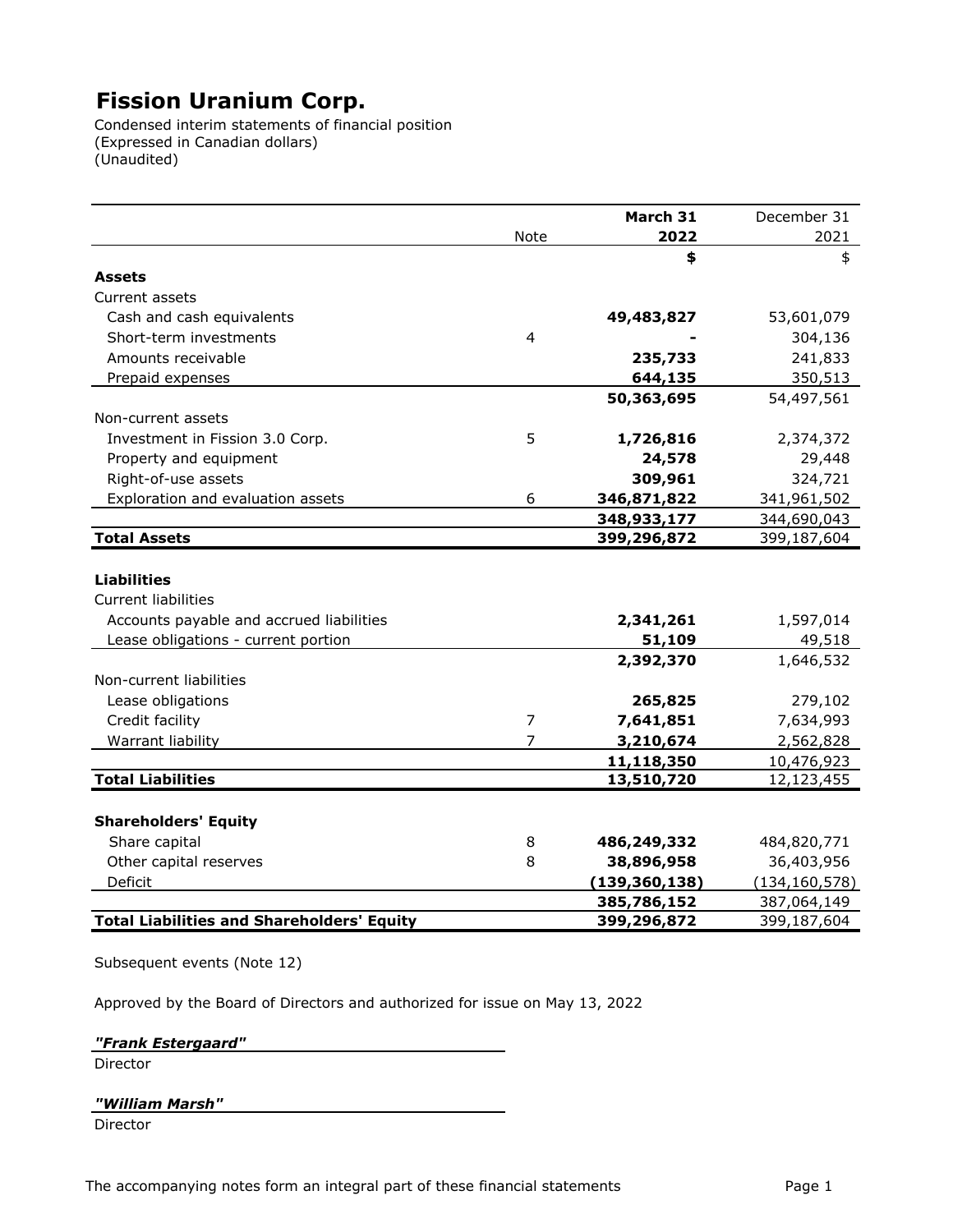Condensed interim statements of loss and comprehensive loss (Expressed in Canadian dollars) (Unaudited)

|                                                         |                | <b>Three Months</b> | Three Months |
|---------------------------------------------------------|----------------|---------------------|--------------|
|                                                         |                | <b>Ended</b>        | Ended        |
|                                                         |                | March 31            | March 31     |
|                                                         | Note           | 2022                | 2021         |
|                                                         |                | \$                  | \$           |
| <b>Expenses</b>                                         |                |                     |              |
| Business development                                    |                | 2,674               | 1,461        |
| Consulting and directors fees                           |                | 214,700             | 216,200      |
| Depreciation                                            |                | 19,630              | 39,004       |
| Office and administration                               |                | 205,701             | 166,709      |
| Professional fees                                       |                | 118,756             | 127,484      |
| Public relations and communications                     |                | 86,270              | 70,857       |
| Share-based compensation expense                        | 8(c)           | 2,513,166           | 1,570,185    |
| Trade shows and conferences                             |                | 48,479              | 11,675       |
| Wages and benefits                                      |                | 177,767             | 157,622      |
|                                                         |                | 3,387,143           | 2,361,197    |
|                                                         |                |                     |              |
| Other items - income/(expense)                          |                |                     |              |
| Foreign exchange gain (loss)                            |                | (2,504)             | 106,979      |
| Interest and miscellaneous income                       |                | 96,911              | 57,473       |
| Interest - lease obligations                            |                | (4,831)             | (1, 910)     |
| Financing costs - credit facility                       | 7              | (358, 567)          | (357, 338)   |
| Loss on investment in Fission 3.0 Corp.                 | 5              | (591, 444)          |              |
| Gain (loss) on short-term investments                   | $\overline{4}$ | (304, 136)          | 3,237        |
| Loss on warrant liability                               | 7              | (647, 846)          | (536, 180)   |
|                                                         |                | (1,812,417)         | (727,739)    |
| Net loss and comprehensive loss for the period          |                | (5, 199, 560)       | (3,088,936)  |
| Basic and diluted loss per common share                 |                | (0.01)              | (0.01)       |
| Weighted average number of common<br>shares outstanding |                | 675,595,981         | 583,737,424  |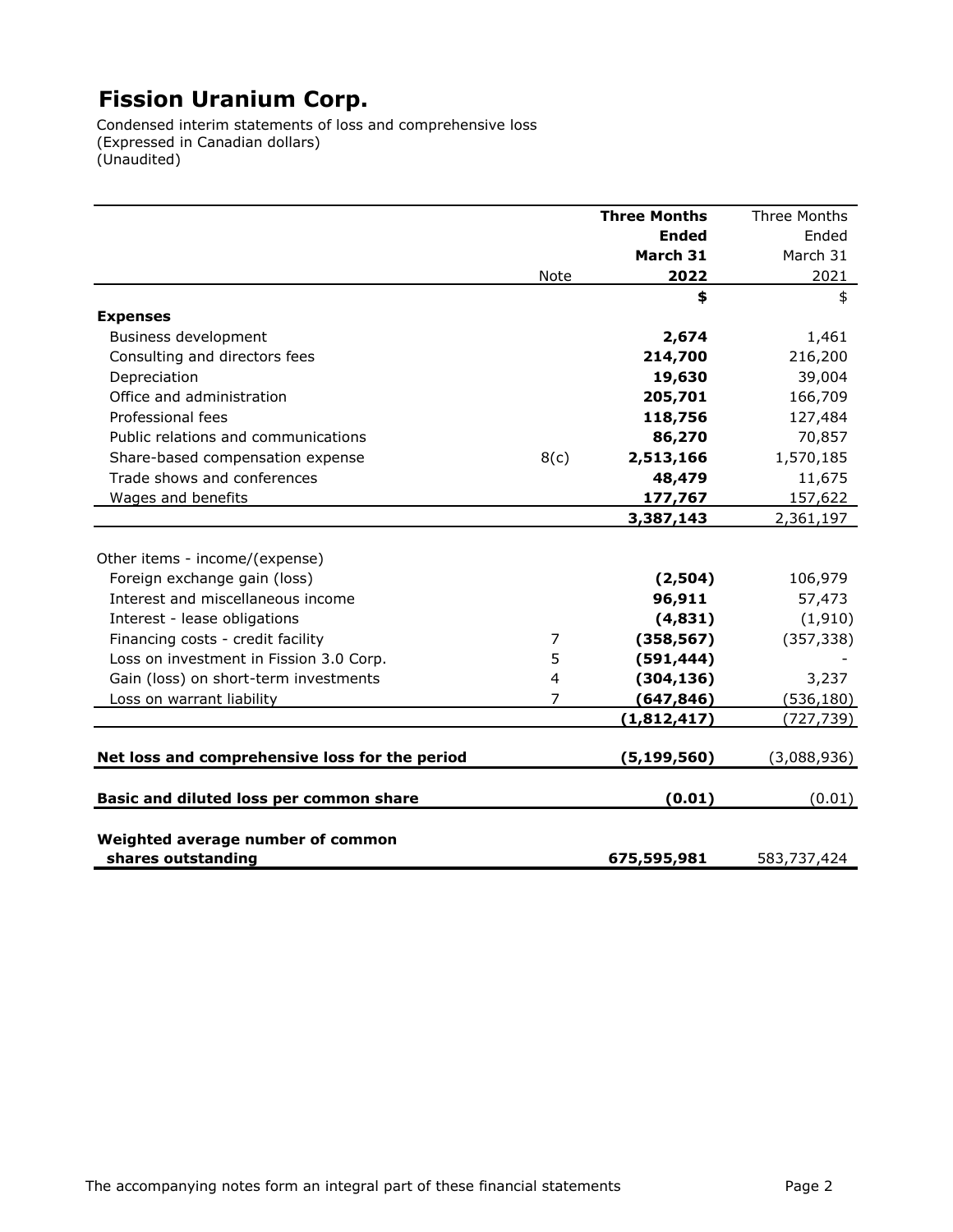Condensed interim statements of changes in equity (Expressed in Canadian dollars) (Unaudited)

|                                                    |      | Share capital |             | Other capital |                 | <b>Total</b><br>shareholders' |
|----------------------------------------------------|------|---------------|-------------|---------------|-----------------|-------------------------------|
|                                                    | Note | Shares        | Amount      | reserves      | Deficit         | equity                        |
|                                                    |      |               | \$          | \$            | \$              |                               |
| Balance, January 1, 2021                           |      | 577,711,647   | 436,957,431 | 31,290,185    | (127, 359, 684) | 340,887,932                   |
| Share issuance costs                               | 8(a) |               | (1,022)     |               |                 | (1,022)                       |
| Stock options exercised                            | 8(b) | 583,333       | 276,245     | (95, 412)     |                 | 180,833                       |
| Warrants exercised                                 | 8(b) | 8,250,384     | 3,522,179   | (91, 704)     |                 | 3,430,475                     |
| Share-based compensation                           | 8(c) |               |             | 2,082,732     |                 | 2,082,732                     |
| Net loss and comprehensive loss                    |      |               |             |               | (3,088,936)     | (3,088,936)                   |
| Balance, March 31, 2021                            |      | 586,545,364   | 440,754,833 | 33,185,801    | (130, 448, 620) | 343,492,014                   |
| Common share units issued - bought deal financings | 8(a) | 57,500,000    | 29,325,621  | 5,174,379     |                 | 34,500,000                    |
| Share issuance costs                               | 8(a) |               | (1,879,442) | (310, 157)    |                 | (2, 189, 599)                 |
| Stock options exercised                            | 8(b) | 4,894,571     | 2,539,983   | (1, 597, 656) |                 | 942,327                       |
| Warrants exercised                                 | 8(b) | 25,130,733    | 13,697,348  | (1,843,267)   |                 | 11,854,081                    |
| Director remuneration shares issued                | 10   | 118,434       | 85,333      |               |                 | 85,333                        |
| Common shares issued for credit facility interest  |      | 510,529       | 297,095     |               |                 | 297,095                       |
| Share-based compensation                           | 8(c) |               |             | 1,794,856     |                 | 1,794,856                     |
| Net loss and comprehensive loss                    |      |               |             |               | (3,711,958)     | (3,711,958)                   |
| Balance, December 31, 2021                         |      | 674,699,631   | 484,820,771 | 36,403,956    | (134, 160, 578) | 387,064,149                   |
| Share issuance costs                               | 8(a) |               | (20, 381)   |               |                 | (20, 381)                     |
| Stock options exercised                            | 8(b) | 1,144,065     | 1,264,203   | (831,038)     |                 | 433,165                       |
| Warrants exercised                                 | 8(b) | 393,762       | 184,739     | (21, 536)     |                 | 163,203                       |
| Share-based compensation                           | 8(c) |               |             | 3,345,576     |                 | 3,345,576                     |
| Net loss and comprehensive loss                    |      |               |             |               | (5, 199, 560)   | (5, 199, 560)                 |
| Balance, March 31, 2022                            |      | 676,237,458   | 486,249,332 | 38,896,958    | (139, 360, 138) | 385,786,152                   |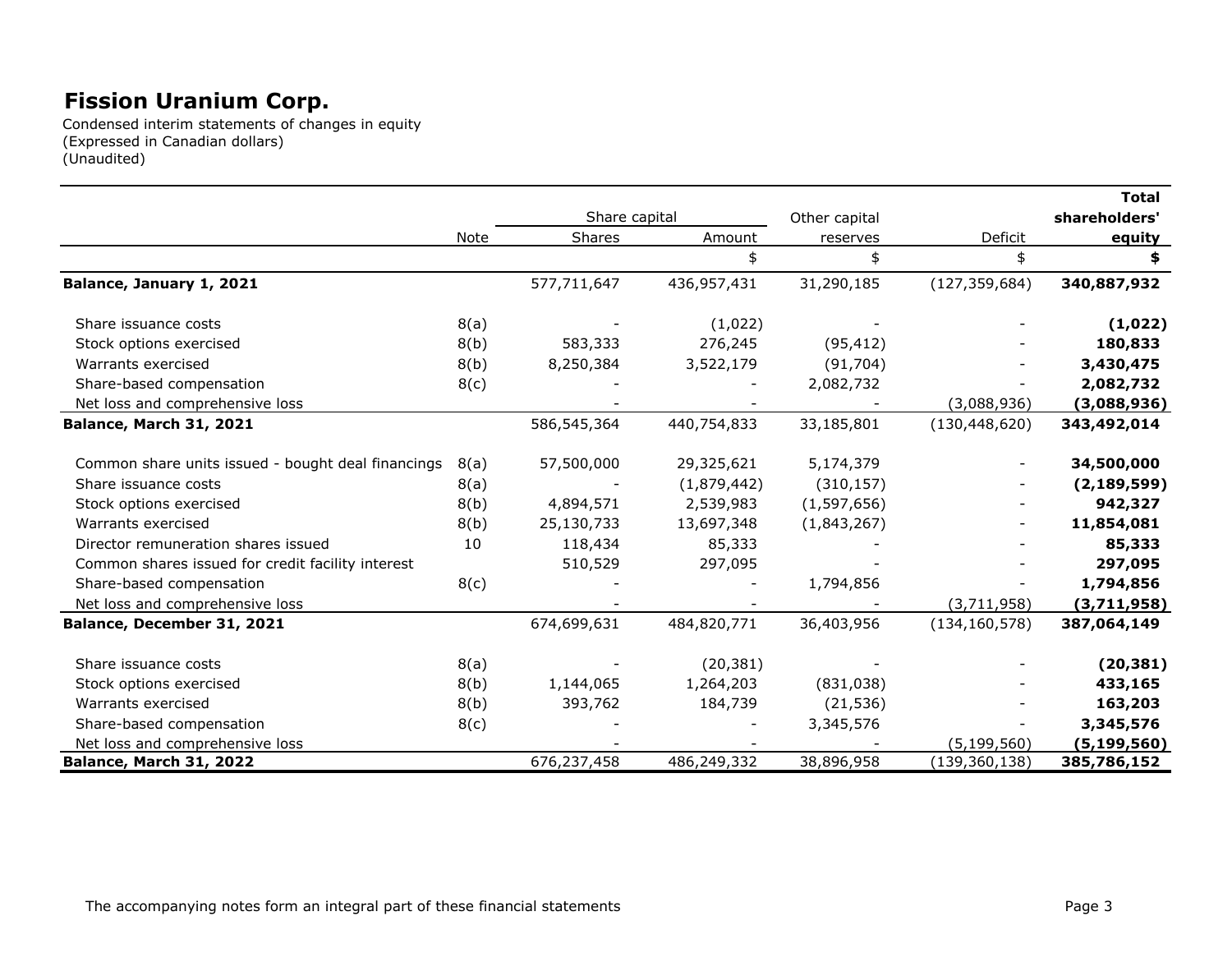Condensed interim statements of cash flows (Expressed in Canadian dollars) (Unaudited)

|                                                                 |                | <b>Three Months</b> | Three Months  |
|-----------------------------------------------------------------|----------------|---------------------|---------------|
|                                                                 |                | <b>Ended</b>        | Ended         |
|                                                                 |                | March 31            | March 31      |
|                                                                 | Note           | 2022                | 2021          |
|                                                                 |                | \$                  | \$            |
| <b>Operating activities</b>                                     |                |                     |               |
| Net loss and comprehensive loss                                 |                | (5, 199, 560)       | (3,088,936)   |
| Items not involving cash:                                       |                |                     |               |
| Depreciation                                                    |                | 19,630              | 39,004        |
| Share-based compensation                                        | 8(c)           | 2,513,166           | 1,570,185     |
| Interest income earned on cash and cash equivalents             |                | (96, 860)           | (57, 376)     |
| Financing costs - credit facility                               | $\overline{7}$ | 133,742             | 137,009       |
| Foreign exchange gain on credit facility                        | $\overline{7}$ | (126, 884)          | (109, 455)    |
| Loss on investment in Fission 3.0 Corp.                         | 5              | 591,444             |               |
| (Gain) loss on short-term investments                           | 4              | 304,136             | (3, 237)      |
| Loss on warrant liability                                       | $\overline{7}$ | 647,846             | 536,180       |
|                                                                 |                | (1, 213, 340)       | (976, 626)    |
| Changes in non-cash working capital items:                      |                |                     |               |
| Increase in amounts receivable                                  |                | (7,066)             | (174, 125)    |
| Increase in prepaid expenses                                    |                | (246, 822)          | (142, 457)    |
| Increase (decrease) in accounts payable and accrued liabilities |                | (238, 203)          | 126,029       |
| Cash flow used in operating activities                          |                | (1,705,431)         | (1, 167, 179) |
|                                                                 |                |                     |               |
| <b>Investing activities</b>                                     |                |                     |               |
| Interest income earned on cash and cash equivalents             |                | 96,860              | 57,376        |
| Net proceeds on disposal of investment in Fission 3.0           | 5              | 56,112              |               |
| Proceeds on disposal of equipment                               |                | 800                 |               |
| Exploration and evaluation asset additions                      |                | (3, 152, 763)       | (3,358,242)   |
| Cash flow used in investing activities                          |                | (2,998,991)         | (3,300,866)   |
|                                                                 |                |                     |               |
| <b>Financing activities</b>                                     |                |                     |               |
| Lease obligation payments                                       |                | (11, 686)           | (26, 246)     |
| Share issuance (costs) recovery                                 | 8(a)           | 2,488               | (238, 439)    |
| Stock option exercises                                          | 8(b)           | 433,165             | 180,833       |
| Warrant exercises                                               | 8(b)           | 163,203             | 1,814,657     |
| Cash flow provided by financing activities                      |                | 587,170             | 1,730,805     |
| Decrease in cash and cash equivalents during the period         |                | (4, 117, 252)       | (2,737,240)   |
| Cash and cash equivalents, beginning of period                  |                | 53,601,079          | 29,947,143    |
| Cash and cash equivalents, end of period                        |                | 49,483,827          | 27,209,903    |

Supplemental disclosure with respect to cash flows (Note 9)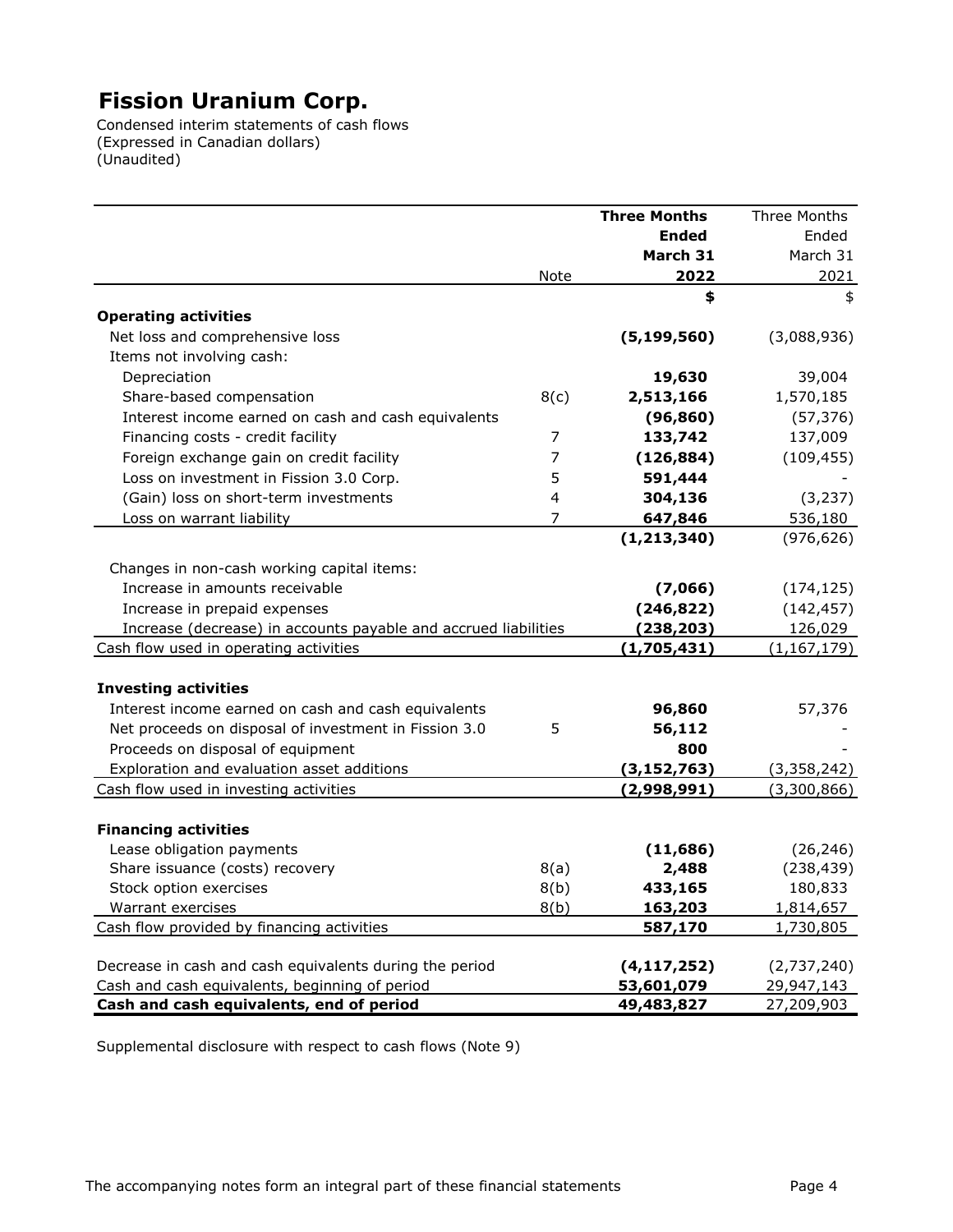Notes to the condensed interim financial statements For the three month period ended March 31, 2022 (Expressed in Canadian dollars) (Unaudited)

#### **1. Nature of operations**

Fission Uranium Corp. (the "Company" or "Fission Uranium") was incorporated on February 13, 2013 under the laws of the Canada Business Corporations Act in connection with a court approved plan of arrangement to reorganize Fission Energy Corp. which was completed on April 26, 2013. The Company's principal business activity is the acquisition and development of exploration and evaluation assets. To date, the Company has not generated revenues from operations and is considered to be in the exploration stage. The Company's head office is located at 700 – 1620 Dickson Ave., Kelowna, BC, V1Y 9Y2 and the Company is listed on the Toronto Stock Exchange under the symbol FCU, on the U.S. OTCQX under the symbol FCUUF, and on the Frankfurt Stock Exchange under the symbol 2FU.

The Company has not yet determined whether its exploration and evaluation assets contain ore reserves that are economically recoverable. The recoverability of the amounts shown for the exploration and evaluation assets, including the acquisition costs, is dependent upon the existence of economically recoverable reserves, the ability of the Company to obtain necessary financing to complete the development of those reserves, and upon future profitable production.

#### **2. Significant accounting policies**

#### *(a) Statement of compliance*

These condensed interim financial statements are unaudited and have been prepared in accordance with International Financial Reporting Standards ("IFRS") applicable to the preparation of interim financial statements, IAS 34, *Interim Financial Reporting* ("IAS 34") and do not contain all of the information required for annual financial statements. These unaudited condensed interim financial statements should be read in conjunction with the Company's audited annual financial statements for the year ended December 31, 2021 prepared in accordance with IFRS. These unaudited condensed interim financial statements were authorized for issue by the Board of Directors on May 13, 2022.

#### *(b) Basis of presentation*

These unaudited condensed interim financial statements have been prepared on the historical cost basis except for certain financial instruments, which are measured at fair value. Certain comparative figures have been reclassified to confirm with the current year presentation.

*(c) Significant Accounting Policies*

The accounting policies followed in these condensed interim financial statements are consistent with those disclosed in note 2 of the Company's financial statements for the year ended December 31, 2021.

#### **3. Key estimates and judgements**

The key assumptions concerning the future and other key sources of estimation uncertainty that have significant risk of causing a material adjustment to the carrying amounts of assets and liabilities within the next financial year, as well as the key judgements made in the process of applying the Company's accounting policies, at the reporting date, are described below. The Company based its assumptions and estimates on parameters available when the financial statements were prepared. Existing circumstances and assumptions about future developments, however, may change due to market changes or circumstances arising beyond the control of the Company. Such changes are reflected in the assumptions when they occur.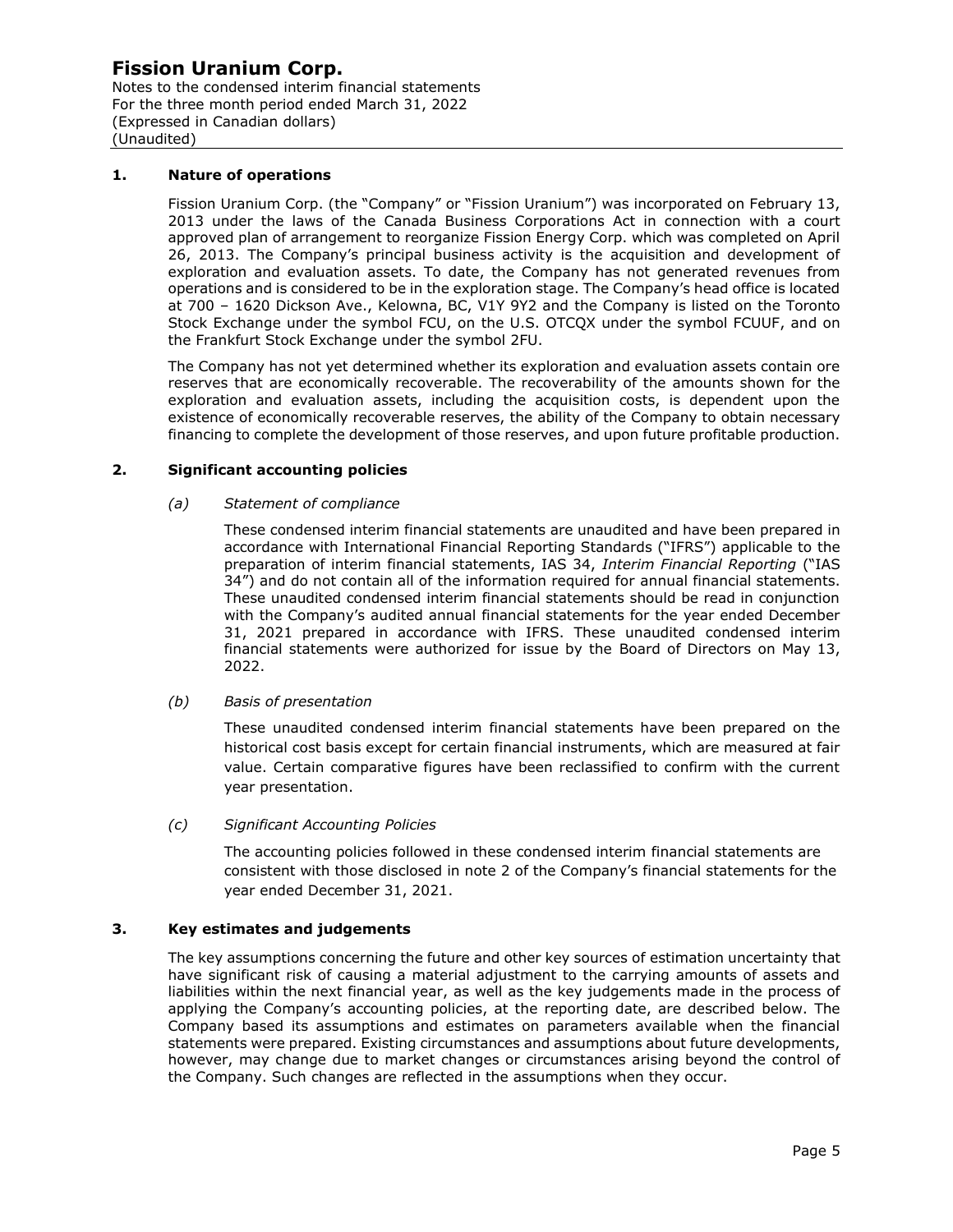Notes to the condensed interim financial statements For the three month period ended March 31, 2022 (Expressed in Canadian dollars) (Unaudited)

#### **3. Key estimates and judgements (continued)**

#### *(a) Exploration and evaluation assets*

The application of the Company's accounting policy for exploration and evaluation assets requires judgement in the following areas:

- (i) Determination of whether any impairment indicators exist at each reporting date giving consideration to factors such as mining title expiration dates, budgeted expenditures on the Patterson Lake South ("PLS") property, discontinuation of activities in any area and evaluation of any data which would indicate that the carrying amount of exploration and evaluation assets is not recoverable; and
- (ii) Assessing when the commercial viability and technical feasibility of the project has been determined, at which point the asset is reclassified to property and equipment.

*(b) Warrant liability* 

Share purchase warrants issued in connection with the credit facility are considered a derivative liability, the fair value of which is estimated using the Black-Scholes pricing model. The significant inputs used in the Black-Scholes model to calculate the fair value of warrants include volatility and expected term (Note 8b).

#### **4. Short-term investments**

|                            | March 31 | December 31 |
|----------------------------|----------|-------------|
|                            | 2022     | 2021        |
|                            |          |             |
| Fission 3.0 Corp. Warrants | -        | 304,136     |
|                            | -        |             |

In September 2018, Fission 3.0 Corp. ("Fission 3.0") issued the Company 4,000,000 warrants as a result of the Company's participation in a private placement financing.

At the time of acquisition, the fair value of the warrants was determined to be \$317,724, based on the Black-Scholes option pricing model. Since the fair value of this financial instrument exceeded the transaction price of the unit offering, and the fair value is not based solely on observable inputs, that amount had been recognized as a deferred gain to be recognized over the original three year term of the warrants. The fair value of the warrants was determined at each reporting date, and gains or losses on fair value changes were recognized in the statements of loss and comprehensive loss each period.

For the three month period ended March 31, 2022, the Company recognized \$nil (March 31, 2021 – \$26,477) of the deferred gain. During March 2022, the Company exercised all 4,000,000 warrants for a total exercise price of \$600,000. As a result, the Company had no Fission 3.0 warrants at March 31, 2022 (December 31, 2021 – fair value \$304,136) and recognized a loss of \$304,136 (March 31, 2021 – \$23,240) based on the movement from the prior period until derecognition. The net loss of \$304,136 (March 31, 2021 - \$3,237 gain) was recorded within other items in the statements of loss and comprehensive loss.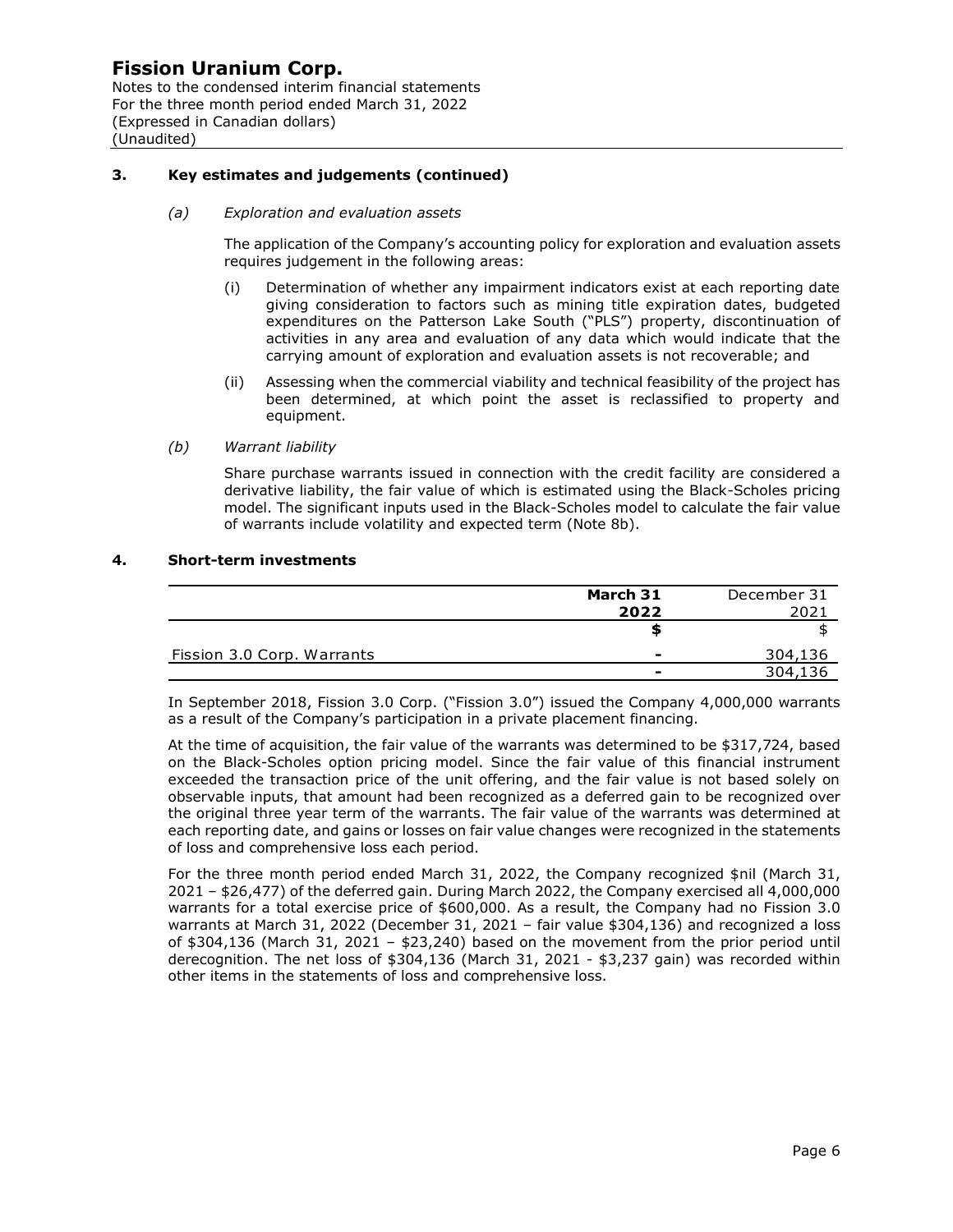Notes to the condensed interim financial statements For the three month period ended March 31, 2022 (Expressed in Canadian dollars) (Unaudited)

#### **5. Investment in Fission 3.0 Corp.**

#### **Fission 3.0 Corp. Shares**

| Fair Value, March 31, 2022                                            |          | 1,726,816      |
|-----------------------------------------------------------------------|----------|----------------|
| Fair Value, December 31, 2021                                         | ፍ        | 2,374,372      |
| Trading price at December 31, 2021<br>Trading price at March 31, 2022 | \$<br>\$ | 0.220<br>0.160 |
|                                                                       |          |                |
| Balance at March 31, 2022                                             |          | 10,792,602     |
| Disposals                                                             |          | (4,000,000)    |
| Additions                                                             |          | 4,000,000      |
| Balance at December 31, 2021                                          |          | 10,792,602     |
|                                                                       |          |                |

Fission 3.0 is a company incorporated in Canada, whose principal business activity is the acquisition, exploration and development of uranium resource properties. The Company's shareholdings in Fission 3.0 are recorded at fair value, with the changes in fair value being recognized in the statement of loss and comprehensive loss.

During the three month period ended March 31, 2022, the Company acquired 4,000,000 shares through the exercise of warrants and disposed of 4,000,000 shares of Fission 3.0 for net gain of \$56,112 (March 31, 2021 - \$nil).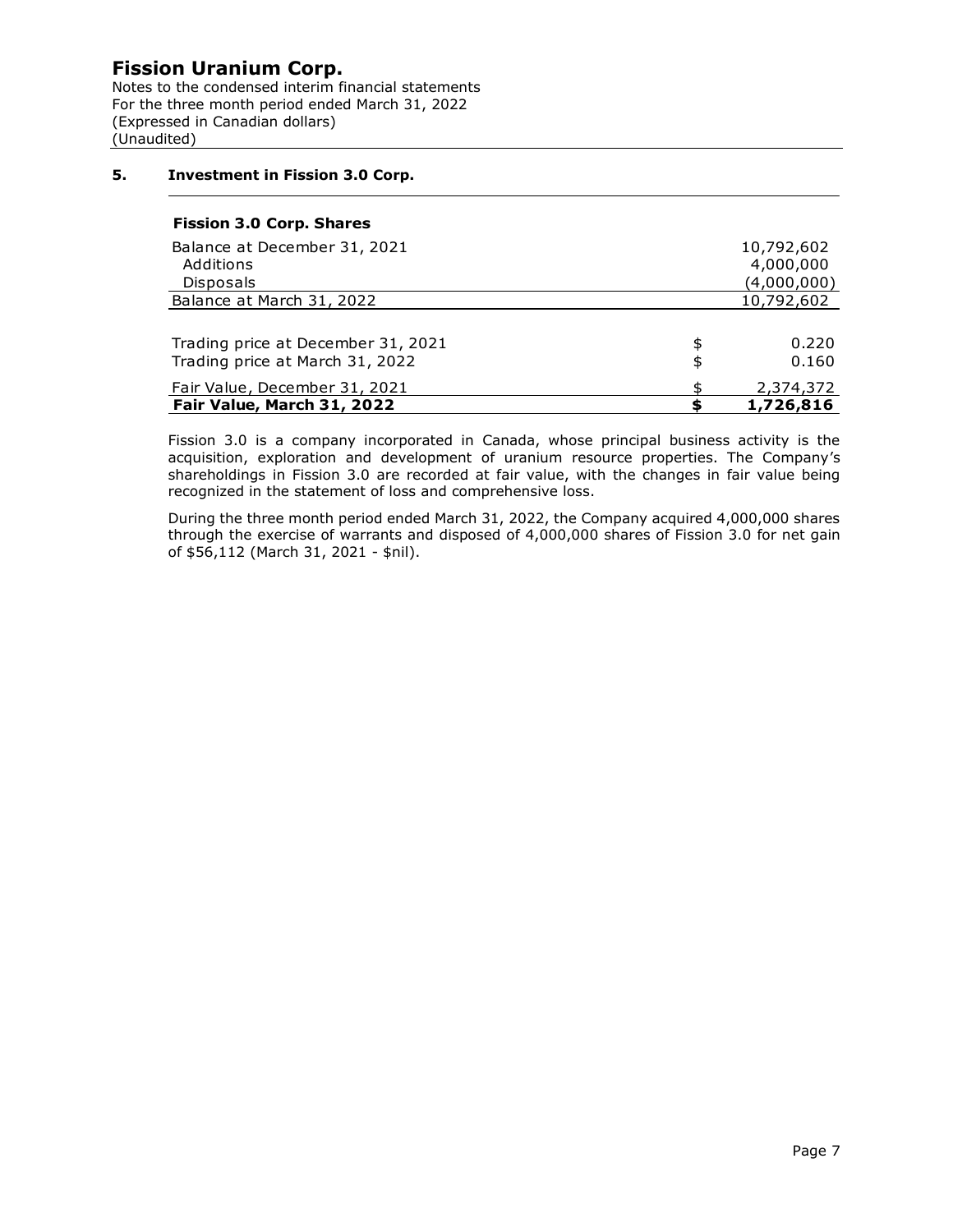Notes to the condensed interim financial statements For the three month period ended March 31, 2022 (Expressed in Canadian dollars) (Unaudited)

#### **6. Exploration and evaluation assets**

|                                        | Three months ended | Year ended  |
|----------------------------------------|--------------------|-------------|
|                                        | March 31           | December 31 |
|                                        | 2022               | 2021        |
| <b>Patterson Lake South Property</b>   |                    |             |
|                                        | \$                 | \$          |
| <b>Acquisition costs</b>               |                    |             |
| Balance, beginning and end             | 176,501,858        | 176,501,858 |
| <b>Exploration costs</b>               |                    |             |
| Balance, beginning                     | 165,459,644        | 143,683,447 |
| Incurred during                        |                    |             |
| Exploration                            |                    |             |
| Drilling                               | 26,712             | 8,332,215   |
| Environmental                          |                    | 3,879       |
| Resource Advancement                   |                    |             |
| Mine Planning                          | 663,499            | 521,747     |
| Geotechnical                           | 2,575,308          | 1,813,025   |
| Metallurgical                          | 163,899            | 1,181,755   |
| Resource Development                   |                    | 87,106      |
| Hydrogeological                        | 69,009             | 1,490,714   |
| Infrastructure studies                 | 310,286            | 6,488,880   |
| Permitting                             |                    |             |
| <b>Operational Permits &amp; Other</b> | 4,663              | 63,238      |
| Environmental                          | 144,241            | 54,037      |
| Community relations                    | 78,208             | 670,695     |
| Other                                  |                    |             |
| Land retention and permitting          | 183                | 18,283      |
| General                                | 41,902             | 57,968      |
| Share-based compensation               | 832,410            | 992,655     |
| Additions                              | 4,910,320          | 21,776,197  |
| Balance, end                           | 170,369,964        | 165,459,644 |
| <b>Total</b>                           | 346,871,822        | 341,961,502 |

Title to exploration and evaluation assets involves certain inherent risks due to the difficulties of determining the validity of title and/or ownership of claims. The Company has investigated title to all of its exploration and evaluation assets, and to the best of its knowledge, title to its property is in good standing.

In January 2016, the Company executed an offtake agreement with CGN Mining Company Limited ("CGN Mining"). Under the terms of the offtake agreement, CGN Mining will purchase 20% of annual  $U_3O_8$  production and will have an option to purchase up to an additional 15% of  $U_3O_8$  production from the PLS property, after commencement of commercial production.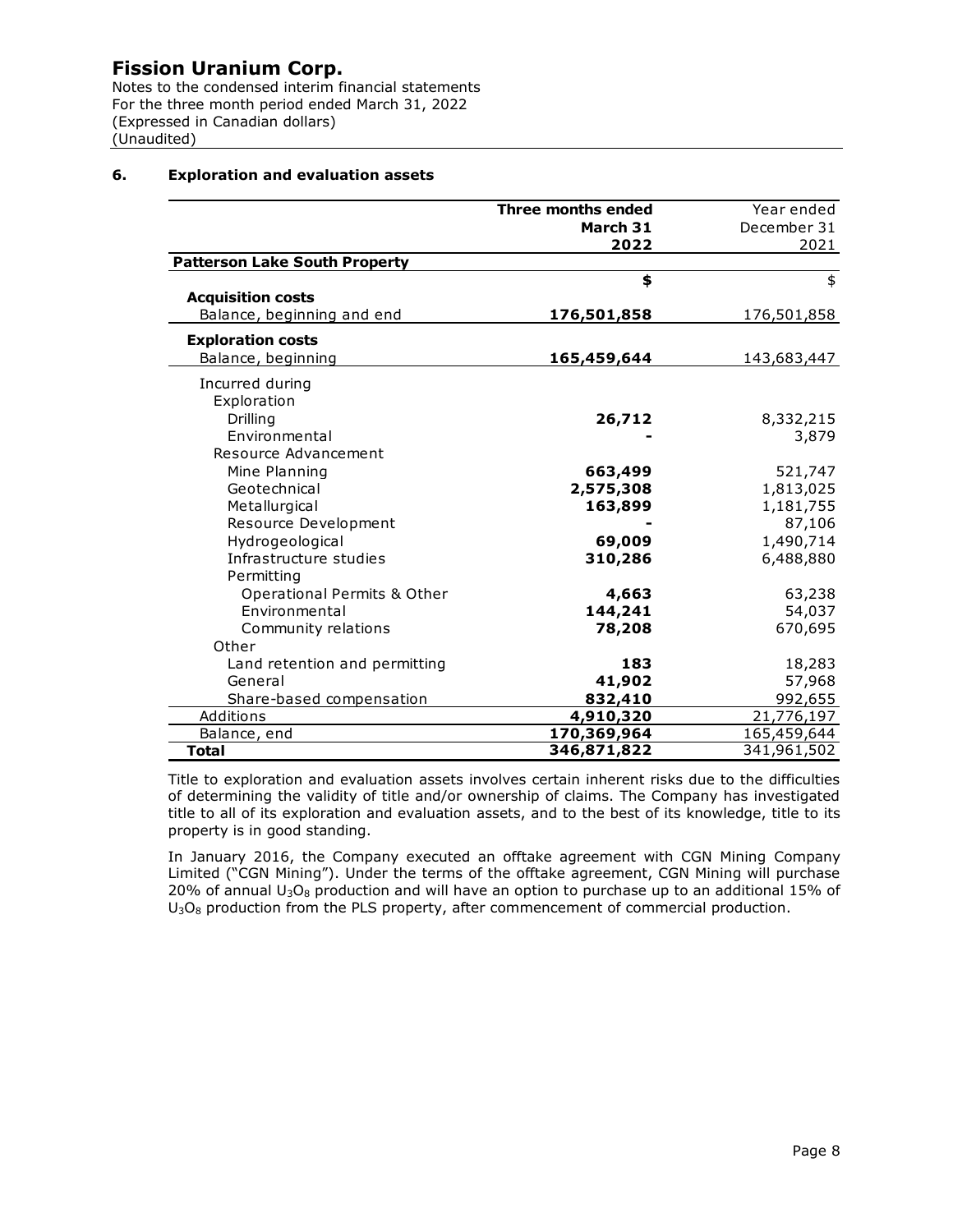Notes to the condensed interim financial statements For the three month period ended March 31, 2022 (Expressed in Canadian dollars) (Unaudited)

#### **7. Credit Facility**

In April 2020, the Company entered into a senior secured credit facility (the "Facility") with Sprott Resource Lending II (Collector) L.P. ("Sprott"). Under the terms of the Facility, Sprott advanced the Company a gross amount of US\$10,000,000 (net cash proceeds were subject to a 3% discount) with a four-year term and no obligation to make any principal repayments until April 2024 (the "Maturity Date"). The Facility bears interest at a rate of 10% per annum, payable monthly with the option to pay a portion of the interest due by way of common shares. The Company may voluntarily repay the Facility in whole or in part anytime before the Maturity Date, provided that a minimum of 24 months interest has been paid.

In connection with the Facility, the Company issued 20,666,667 common share purchase warrants to Sprott and its affiliates (Note 8b). The warrants contain a provision which gives the Company the option to settle the warrants net in cash rather than through the issuance of common shares. The Company has therefore recognized the fair value of these derivative financial instruments as a financial liability. The fair value of the warrants is determined at each reporting date, and gains or losses on the fair value changes are recognized in the statements of loss and comprehensive loss each period.

As of March 31, 2022 the outstanding principal of the Facility was \$8,711,784 (US\$6,971,658).

The balance of the Facility is determined as follows:

|                                    | <b>Credit facility</b> | <b>Deferred</b><br>financing<br>costs | <b>Total</b> |
|------------------------------------|------------------------|---------------------------------------|--------------|
|                                    |                        | \$                                    | \$           |
| Beginning balance, January 1, 2022 | 8,838,668              | (1,203,675)                           | 7,634,993    |
| Interest expense                   | 220,594                |                                       | 220,594      |
| Interest payments                  | (220, 594)             |                                       | (220, 594)   |
| Foreign exchange adjustment        | (126, 884)             |                                       | (126, 884)   |
| Amortization of deferred costs     |                        | 133,742                               | 133,742      |
| Ending balance, March 31, 2022     | 8,711,784              | (1,069,933)                           | 7,641,851    |

#### **8. Share capital and other capital reserves**

#### *(a) Authorized share capital*

The Company is authorized to issue an unlimited number of common shares, without par value. All of the Company's issued shares are fully paid.

#### *Bought deal financing*

In May 2021, the Company closed a bought deal financing of 57,500,000 units at a price of \$0.60 per unit for gross proceeds of \$34,500,000. Each unit consists of one common share and one half of one common share purchase warrant. Each whole warrant is exercisable into one common share at a price of \$0.85 for a period of 36 months. The Company incurred share issuance costs of \$2,067,960 in connection with this financing.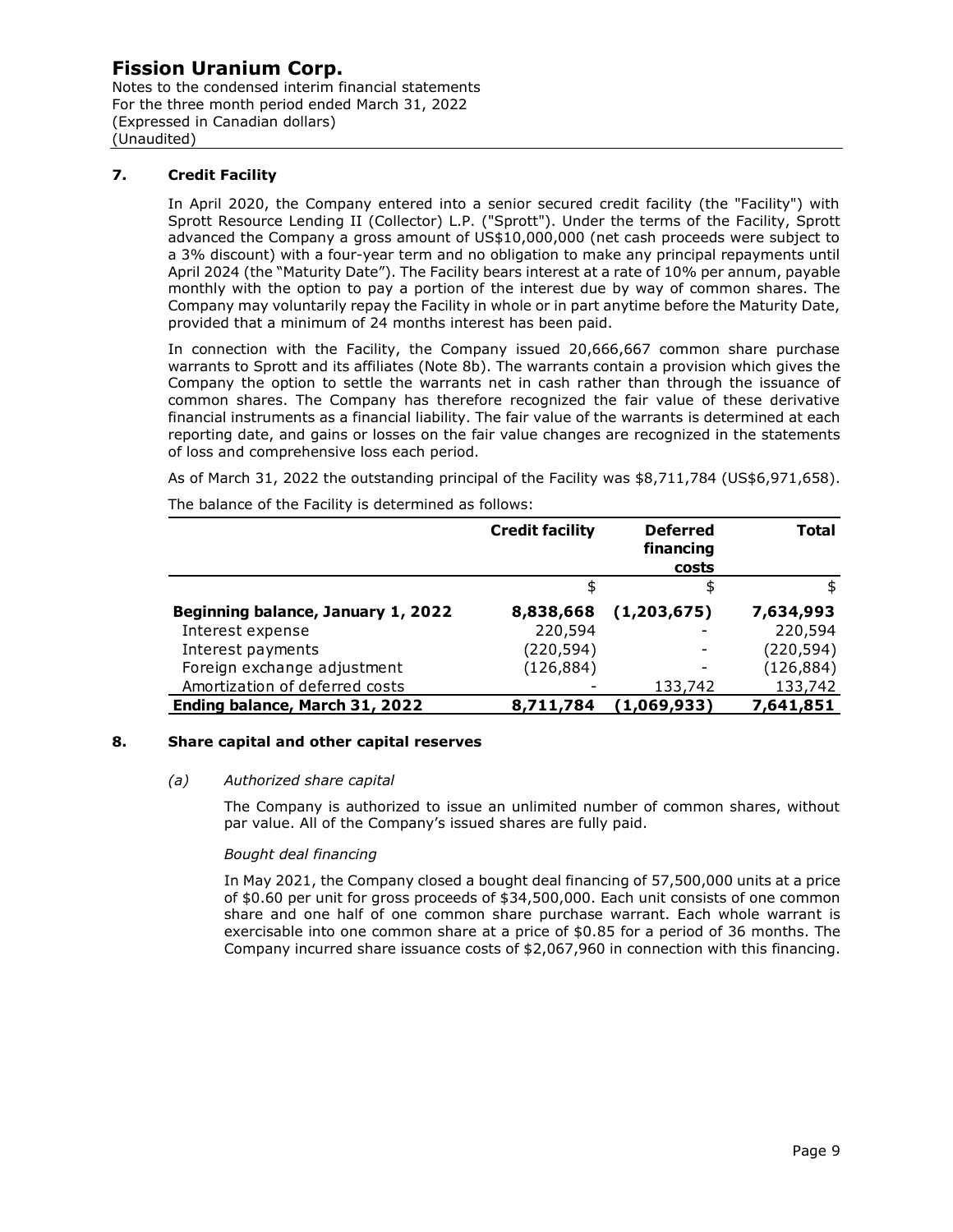Notes to the condensed interim financial statements For the three month period ended March 31, 2022 (Expressed in Canadian dollars) (Unaudited)

#### **8. Share capital and other capital reserves (continued)**

#### *(a) Bought deal financing (continued)*

The fair value of the common shares was determined based on the closing trading price on May 11, 2021 and the fair value of warrants was determined using the Black-Scholes pricing model. A total of \$29,325,621 was recorded in share capital in relation to the common shares and \$5,174,379 was recorded in other capital reserves in relation to the warrants. A total of \$310,157 was recorded in other capital reserves for the proportionate share of financing costs related to the warrants in the units issued. The fair value of the warrants was determined using the following assumptions: volatility of 94.91%; risk-free interest rate of 0.30%; expected life of 1.5 years; and a dividend rate of 0%.

In connection with this financing, Sprott Resource Lending II (Collector) L.P. provided a waiver of the Company's obligation to repay a portion of the Credit Facility with 25% of the net proceeds.

#### *(b) Stock options and warrants*

The Company has a stock option plan which allows the Board of Directors to grant stock options to employees, directors, officers, and consultants. The exercise price is determined by the Board of Directors provided the minimum exercise price is set at the Company's closing share price on the day before the grant date. The options can be granted for a maximum term of five years and vesting terms are determined by the Board of Directors at the date of grant.

In April 2020, the Company granted 20,666,667 warrants to Sprott and affiliates in accordance with the terms and conditions of the credit facility agreement. Each warrant is exercisable into one common share at  $$0.17$  per warrant for a period of four years from the date of issuance. The fair value of the warrants, which was recognized as a financial liability, will be determined at each reporting date using the Black-Scholes pricing model (Note 7).

|                           | March 31<br>December 31 |          |             |             | March 31 |
|---------------------------|-------------------------|----------|-------------|-------------|----------|
|                           |                         | 2022     | 2021        | 2021        |          |
| Risk Free Interest Rate   |                         | 2.26%    | 0.95%       | 0.22%       |          |
| Expected Life - Years     |                         | 1.04     | 1.17        | 1.54        |          |
| Estimated Forfeiture Rate |                         | $0.00\%$ | $0.00\%$    | $0.00\%$    |          |
| Annualised Volatility     |                         | 85.64%   | 90.55%      | 92.13%      |          |
| Dividend Rate             |                         | N/A      | N/A         | N/A         |          |
| Weighted average fair     |                         |          |             |             |          |
| value per warrant         | \$                      | 0.777    | \$<br>0.620 | \$<br>0.377 |          |

The following assumptions were used for the valuation of the warrant liability: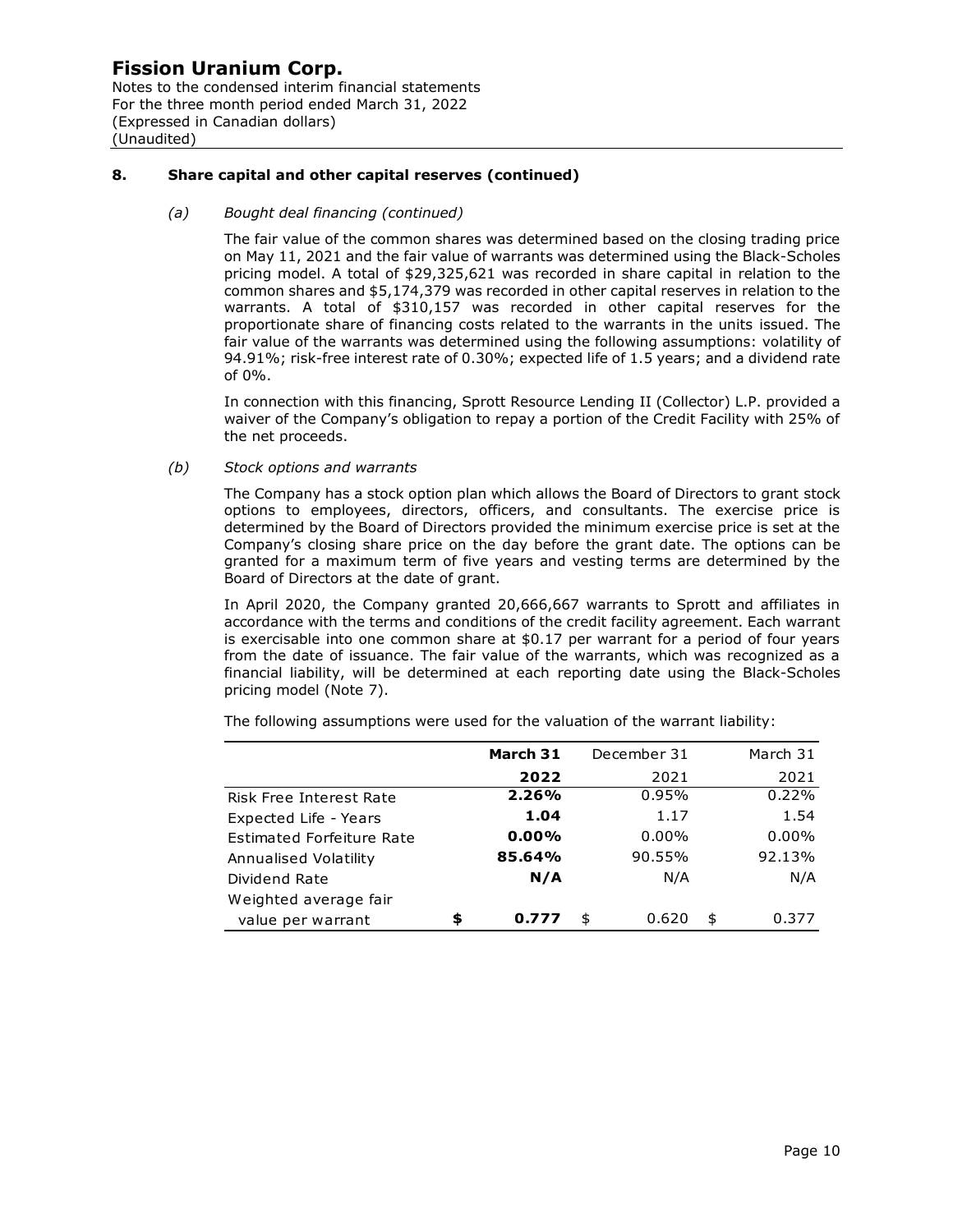Notes to the condensed interim financial statements For the three month period ended March 31, 2022 (Expressed in Canadian dollars) (Unaudited)

#### **8. Share capital and other capital reserves (continued)**

#### *(b) Stock options and warrants (continued)*

Stock option and warrant transactions are summarized as follows:

|                                              | <b>Stock options</b>                        |                                 | Warrants                     |                                 |  |
|----------------------------------------------|---------------------------------------------|---------------------------------|------------------------------|---------------------------------|--|
|                                              | Number                                      | Weighted<br>average<br>exercise | Number                       | Weighted<br>average<br>exercise |  |
|                                              | Outstanding                                 | price                           | Outstanding                  | price                           |  |
|                                              |                                             | \$                              |                              | \$                              |  |
| Outstanding, January 1, 2021                 | 30,972,935                                  | 0.611                           | 50,248,403                   | 0.374                           |  |
| Granted<br>Exercised<br>Expired              | 19,200,000<br>(583, 333)<br>(10, 400, 000)  | 0.580<br>0.310<br>0.850         | (8, 250, 384)                | 0.222                           |  |
| Outstanding, March 31, 2021                  | 39,189,602                                  | 0.537                           | 41,998,019                   | 0.405                           |  |
| Granted<br>Exercised<br>Forfeited<br>Expired | (7, 574, 601)<br>(1,806,666)<br>(1,848,334) | 0.462<br>0.580<br>0.850         | 28,750,000<br>(25, 130, 733) | 0.850<br>0.409                  |  |
| Outstanding, December 31, 2021               | 27,960,001                                  | 0.537                           | 45,617,286                   | 0.648                           |  |
| Granted<br>Exercised                         | 17,400,000<br>(3, 168, 334)                 | 0.750<br>0.718                  | (393, 762)                   | 0.414                           |  |
| Forfeited                                    | (50,000)                                    | 0.580                           |                              |                                 |  |
| Expired                                      | (2,225,000)                                 | 0.844                           |                              |                                 |  |
| Outstanding, March 31, 2022                  | 39,916,667                                  | 0.598                           | 45,223,524                   | 0.650                           |  |

The Company's stock option plan allows for options to be exercised on a net-settlement ("cashless") basis where shares are withheld in lieu of cash proceeds. During the three months ended March 31, 2022, 2,351,668 stock options were exercised on a cashless basis resulting in the issuance of 327,399 shares.

The weighted average share price of stock options exercised during the three months ended March 31, 2022 was \$0.922 (March 31, 2021 - \$0.586).

The weighted average share price of warrants exercised during the three months ended March 31, 2022 was \$0.757 (March 31, 2021 - \$0.459).

As at March 31, 2022, stock options and warrants were outstanding as follows:

| <b>Stock options</b> |          |                |                   |
|----------------------|----------|----------------|-------------------|
| Number               | Exercise | Number of      |                   |
| outstanding          | price    | vested options | Expiry date       |
|                      | \$       |                |                   |
| 300,000              | 0.85     | 300,000        | March 27, 2023    |
| 8,500,001            | 0.31     | 8,500,001      | October 7, 2025   |
| 13,816,666           | 0.58     | 8,350,000      | February 22, 2026 |
| 17,300,000           | 0.75     | 5,699,995      | February 4, 2027  |
| 39,916,667           |          | 22,849,996     |                   |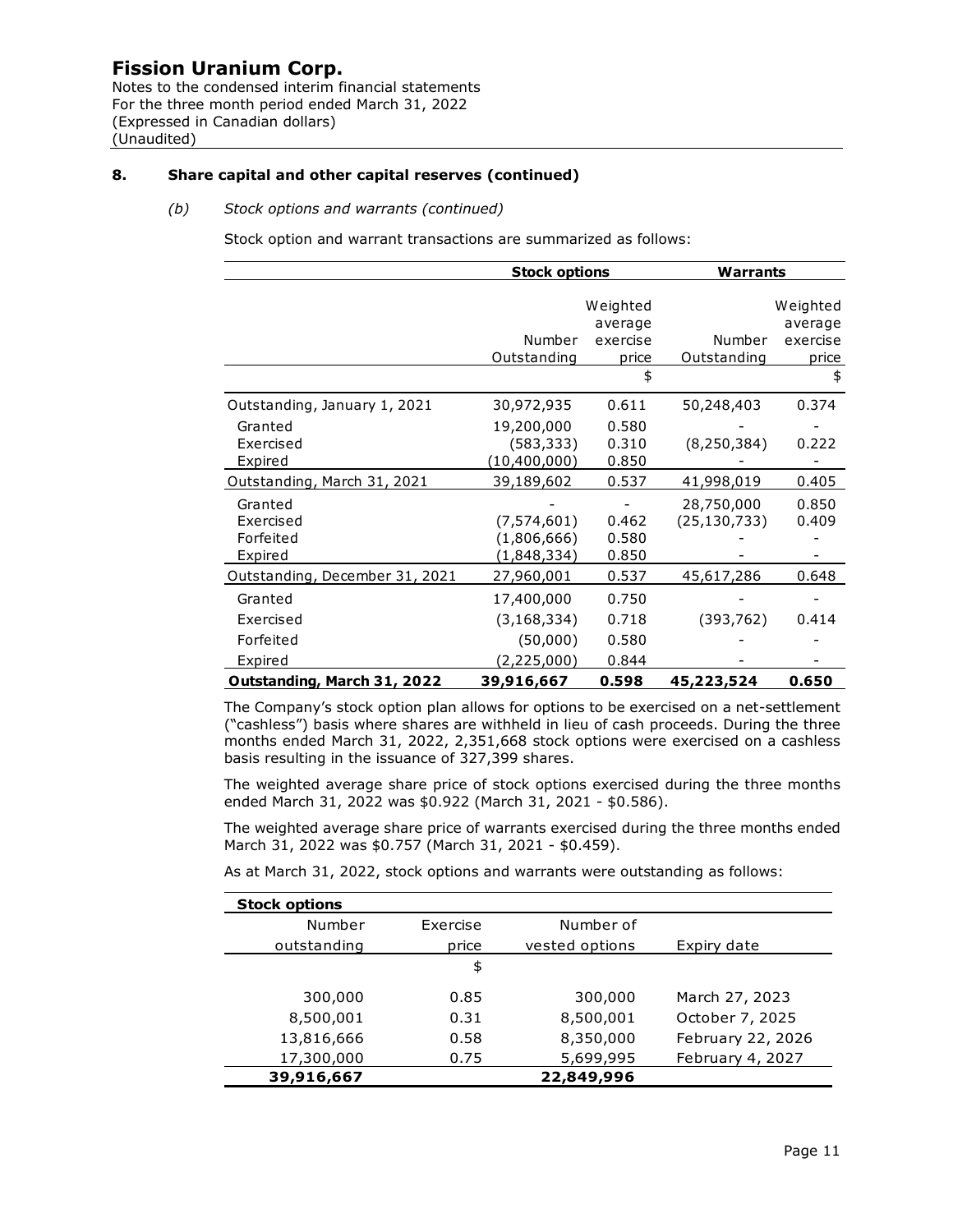Notes to the condensed interim financial statements For the three month period ended March 31, 2022 (Expressed in Canadian dollars) (Unaudited)

### **8. Share capital and other capital reserves (continued)**

| Warrants    |          |                 |                   |
|-------------|----------|-----------------|-------------------|
| Number      | Exercise | Number of       |                   |
| outstanding | price    | vested warrants | Expiry date       |
|             | \$       |                 |                   |
| 8,983,689   | 0.41     | 8,983,689       | November 17, 2022 |
| 6,459,452   | 0.50     | 6,459,452       | December 21, 2022 |
| 4,133,333   | 0.17     | 4,133,333       | April 7, 2024     |
| 25,647,050  | 0.85     | 25,647,050      | May 11, 2024      |
| 45,223,524  |          | 45,223,524      |                   |

*(b) Stock options and warrants (continued)*

#### *(c) Share-based compensation*

All options are recorded at fair value using the Black-Scholes option pricing model. During the three month period ended March 31, 2022, the Company granted 17,400,000 stock options (March 31, 2021 – 19,200,000). Pursuant to the vesting schedule of options granted, during the three month period ended March 31, 2022, share-based compensation of \$2,513,166 (March 31, 2021 - \$1,570,185) was recognized in the statements of loss and comprehensive loss and \$832,410 (March 31, 2021 - \$512,547) was recognized in exploration and evaluation assets. The total amount of \$3,345,576 (March 31, 2021 - \$2,082,732) was recorded within other capital reserves in the statements of changes in equity.

The following assumptions were used for the valuation of share-based compensation for options granted:

|                                        | March 31    | December 31 |
|----------------------------------------|-------------|-------------|
|                                        | 2022        | 2021        |
| Risk Free Interest Rate                | 1.44%       | 0.31%       |
| Expected Life - Years                  | 2.92        | 2.92        |
| Estimated Forfeiture Rate              | 6.65%       | 4.77%       |
| Annualised Volatility                  | 85.21%      | 74.21%      |
| Dividend Rate                          | $0\%$       | $0\%$       |
| Weighted average fair value per option | \$<br>0.410 | \$<br>0.275 |

#### **9. Supplemental disclosure with respect to cash flows**

|                           | March 31   | December 31 |
|---------------------------|------------|-------------|
|                           | 2022       | 2021        |
|                           |            |             |
| Cash and cash equivalents |            |             |
| Cash                      | 49,323,827 | 53,441,079  |
| Redeemable term deposits  | 160,000    | 160,000     |
|                           | 49,483,827 | 53,601,079  |

During the three month period ended March 31, 2022, the Company received \$96,860 (March 31, 2021 - \$57,376) in interest payments.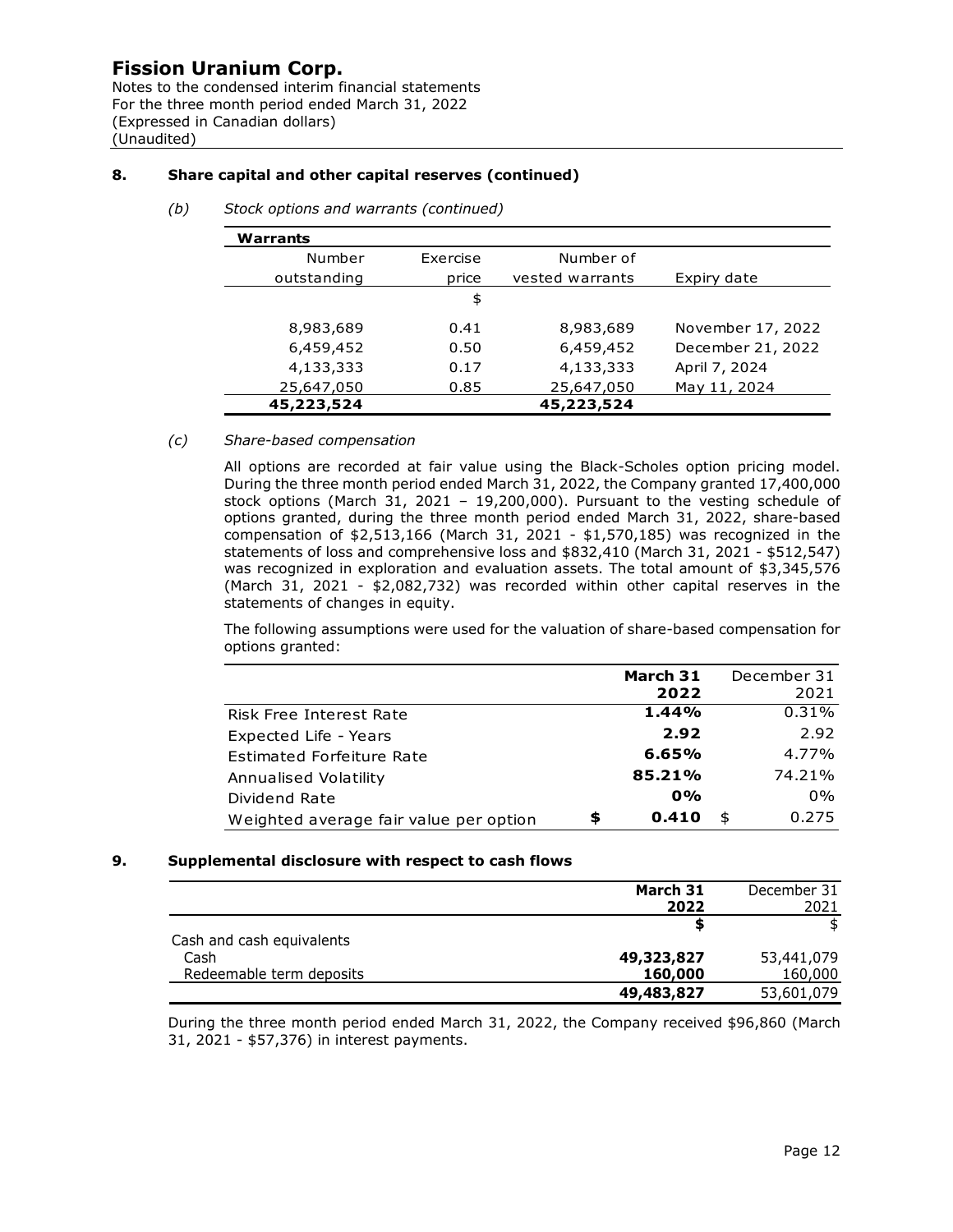Notes to the condensed interim financial statements For the three month period ended March 31, 2022 (Expressed in Canadian dollars) (Unaudited)

#### **9. Supplemental disclosure with respect to cash flows (continued)**

Significant non-cash transactions for the three month period ended March 31, 2022 included:

- (a) Incurring \$1,933,539 of exploration and evaluation related expenditures through accounts payable and accrued liabilities; and
- (b) Recognizing \$832,410 of share-based payments in exploration and evaluation assets.

Significant non-cash transactions for the three month period ended March 31, 2021 included:

- (a) Incurring \$1,048,181 of exploration and evaluation related expenditures through accounts payable and accrued liabilities; and
- (b) Recognizing \$512,547 of share-based payments in exploration and evaluation assets.

#### **10. Related party transactions**

The Company has identified the President and CEO, current and former CFO, VP Project Development, VP Exploration, and the Company's current and former directors as its key management personnel during all or part of the periods presented below.

|                                                                                                                                             | <b>Three Months</b> | Three Months |
|---------------------------------------------------------------------------------------------------------------------------------------------|---------------------|--------------|
|                                                                                                                                             | Ended               | Ended        |
|                                                                                                                                             | March 31            | March 31     |
|                                                                                                                                             | 2022                | 2021         |
| <b>Compensation Costs</b>                                                                                                                   | \$                  | \$           |
| Wages, consulting and directors fees paid or accrued<br>to key management personnel and companies<br>controlled by key management personnel | 361,250             | 311,250      |
| Share-based compensation pursuant to the<br>vesting schedule of options granted to                                                          |                     |              |
| key management personnel                                                                                                                    | 2,181,264           | 1,269,165    |
|                                                                                                                                             | 2,542,514           | 1,580,415    |

The Company has a Directors Remuneration Plan (the "DRP Plan") whereby a portion of director fees can be paid through the issuance of common shares ("Director Remuneration Shares") in lieu of the payment of cash or other means of remuneration. Included in compensation costs is the value of shares issued under the DRP Plan. During the three month period ended March 31, 2022, the Company issued Nil shares with a total value of \$Nil under the DRP Plan (March 31, 2021 – Nil shares valued at \$Nil).

Included in accounts payable at March 31, 2022 is \$47,365 (December 31, 2021 - \$421,808) for wages payable and consulting fees due to key management personnel and companies controlled by key management personnel.

Transactions with CGN Mining, which is deemed to be a related party as it accounts for its investment in the Company as an investment in associate, have been disclosed in Note 6.

These transactions were in the normal course of operations.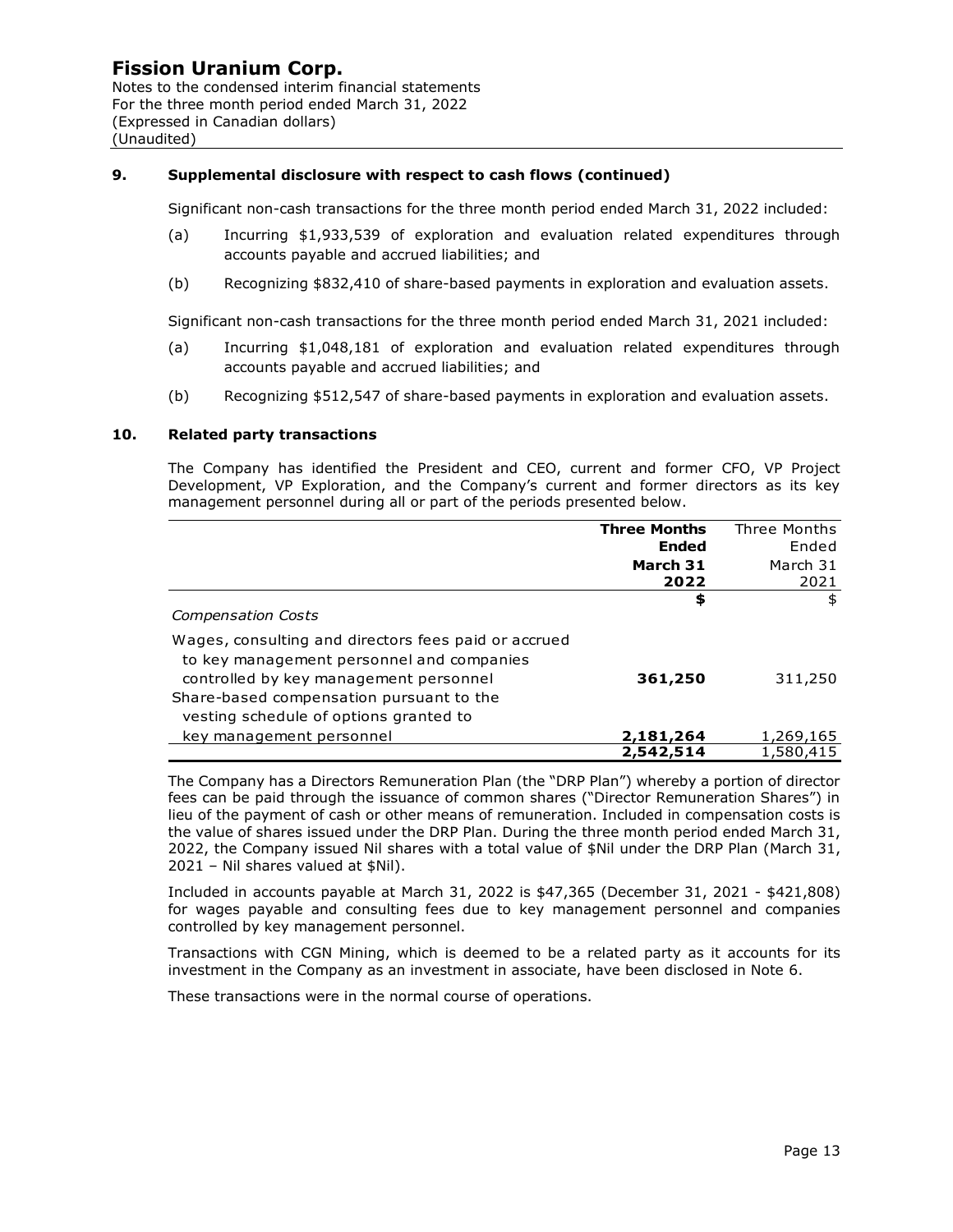Notes to the condensed interim financial statements For the three month period ended March 31, 2022 (Expressed in Canadian dollars) (Unaudited)

#### **11. Financial instruments and risk management**

*IFRS 13, Fair Value Measurement*, establishes a hierarchy that reflects the significance of the inputs used in making the measurements. The fair value hierarchy has the following levels:

Level 1 – quoted prices (unadjusted) in active markets for identical assets or liabilities;

Level 2 – inputs other than quoted prices included in Level 1 that are observable for the asset or liability, either directly (i.e. as prices) or indirectly (i.e. derived from prices); and

Level 3 – inputs for the asset or liability that are not based on observable market data (unobservable inputs).

The Company's financial instruments consist of cash and cash equivalents, amounts receivable, investment in Fission 3.0 Corp., accounts payable and accrued liabilities, credit facility and warrant liability. Carrying value for cash and cash equivalents, amounts receivable and accounts payable and accrued liabilities are considered to be a reasonable approximation of fair value due to the short-term nature of these instruments. The carrying value of the Company's credit facility approximates its fair value as the company's borrowing rate has remained approximately consistent since the inception of the credit facility.

Carrying value of the Company's investment in Fission 3.0. was determined using Level 1 inputs.

Carrying value of the Company's warrant liability was determined using Level 3 inputs.

The Company's financial instruments are exposed to a number of financial and market risks, including foreign exchange, credit, liquidity and price risks. The Company does not currently have in place any active hedging or derivative trading policies to manage these risks since the Company's management does not believe that the current size, scale and pattern of its operations warrant such hedging activities.

#### *(a) Foreign exchange risk*

Certain of the Company's financial assets and liabilities are denominated in US dollars. Financial instruments that impact the Company's net income or loss due to currency fluctuations include cash and cash equivalents, accounts payable and accrued liabilities and credit facility (Note 7).

At March 31, 2022, a 5% change in the value to the US dollar as compared to the Canadian dollar could have increased or decreased the Company's net loss by \$1,000 as a result of offsetting financial assets and liabilities denominated in USD.

*(b) Credit risk*

Credit risk is the risk that a counterparty to a financial instrument will not discharge its obligations, resulting in a financial loss to the Company. The Company has procedures in place to minimize its exposure to credit risk. Company management evaluates credit risk on an ongoing basis including counterparty credit rating and other counterparty concentrations as measured by amount and percentage.

The primary sources of credit risk for the Company arise from cash and cash equivalents and amounts receivable.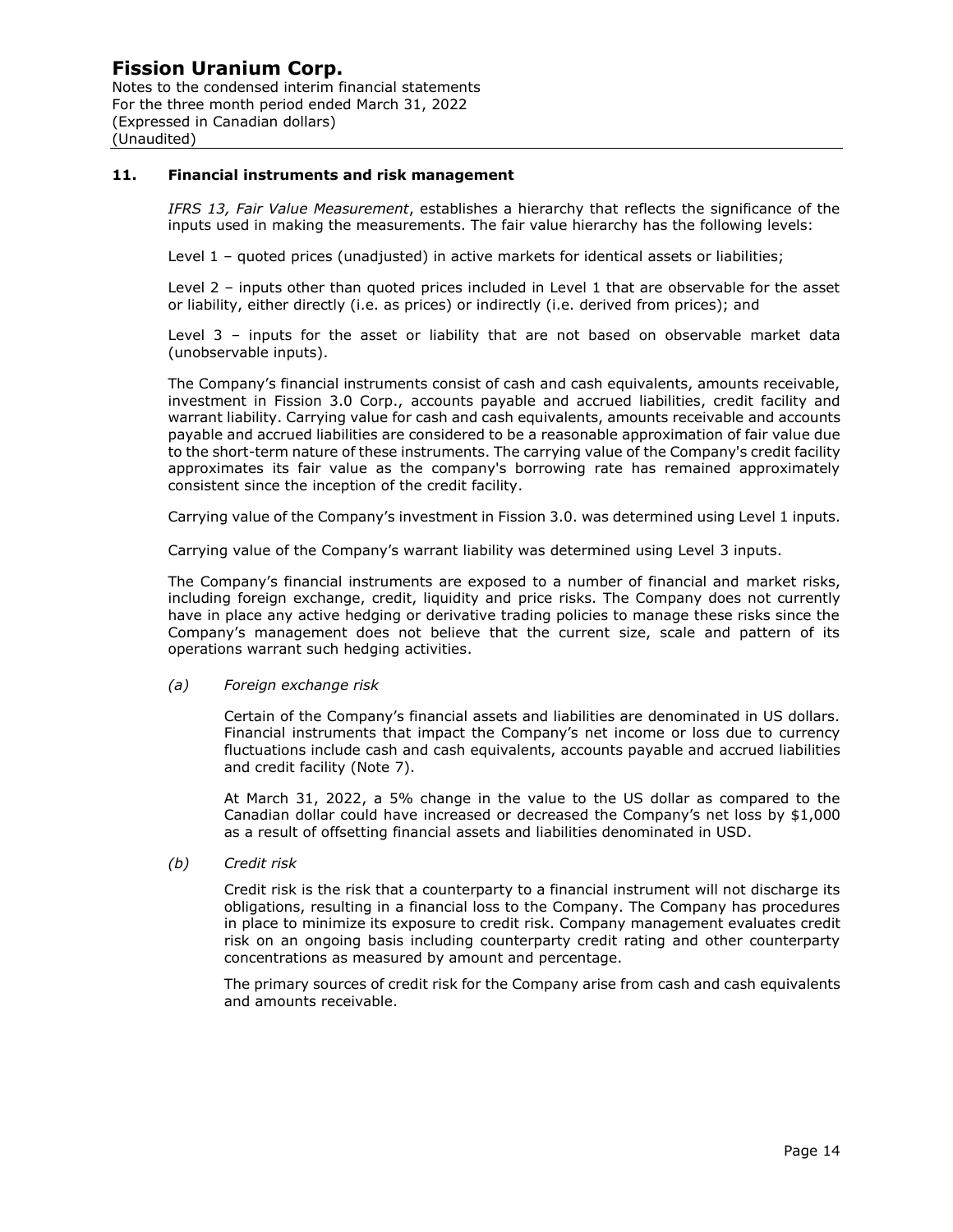Notes to the condensed interim financial statements For the three month period ended March 31, 2022 (Expressed in Canadian dollars) (Unaudited)

#### **11. Financial instruments and risk management (continued)**

*(b) Credit risk (continued)*

The Company has not had any credit losses in the past and expected credit losses are negligible. At March 31, 2022, the Company has no financial assets that are past due or impaired due to credit risk defaults.

The Company's exposure to credit risk is as follows:

|                           | March 31   | December 31 |
|---------------------------|------------|-------------|
|                           | 2022       | 2021        |
|                           |            |             |
| Cash and cash equivalents | 49,483,827 | 53,601,079  |
| Amounts receivable        | 235,733    | 241,833     |
|                           | 49,719,560 | 53,842,912  |

#### *(c) Liquidity risk*

Liquidity risk is the risk that the Company will not be able to meet its obligations with respect to financial liabilities as they fall due. The Company's financial liabilities are comprised of accounts payable and accrued liabilities, warrant liability and credit facility. The Company frequently assesses its liquidity position by reviewing the timing of amounts due and the Company's current cash flow position to meet its obligations. The Company manages its liquidity risk by maintaining sufficient cash and cash equivalents balances to endeavour to meet its anticipated operational needs.

The Company's accounts payable and accrued liabilities arose as a result of exploration and development of its exploration and evaluation assets and other corporate expenses.

Payment terms on these liabilities are typically 30 to 60 days from receipt of invoice and do not generally bear interest.

The following table summarizes the remaining contractual maturities of the Company's financial liabilities:

|                              | Less than  | $1 - 2$   | $3 - 4$ | More than |
|------------------------------|------------|-----------|---------|-----------|
|                              | 1 year     | vears     | vears   | 5 years   |
|                              | \$         | \$        | \$      | \$        |
| Accounts payable and         |            |           |         |           |
| accrued liabilities          | 2,341,261  |           |         |           |
| Warrant liability            |            | 3,210,674 |         |           |
| Credit facility (principal)* | 8,711,784  |           |         |           |
| Credit facility (interest)*  | 17,623     |           |         |           |
|                              | 11,070,668 | 3,210,674 | -       |           |

*\* see note 12 (b) regarding the early payback of the credit facility*